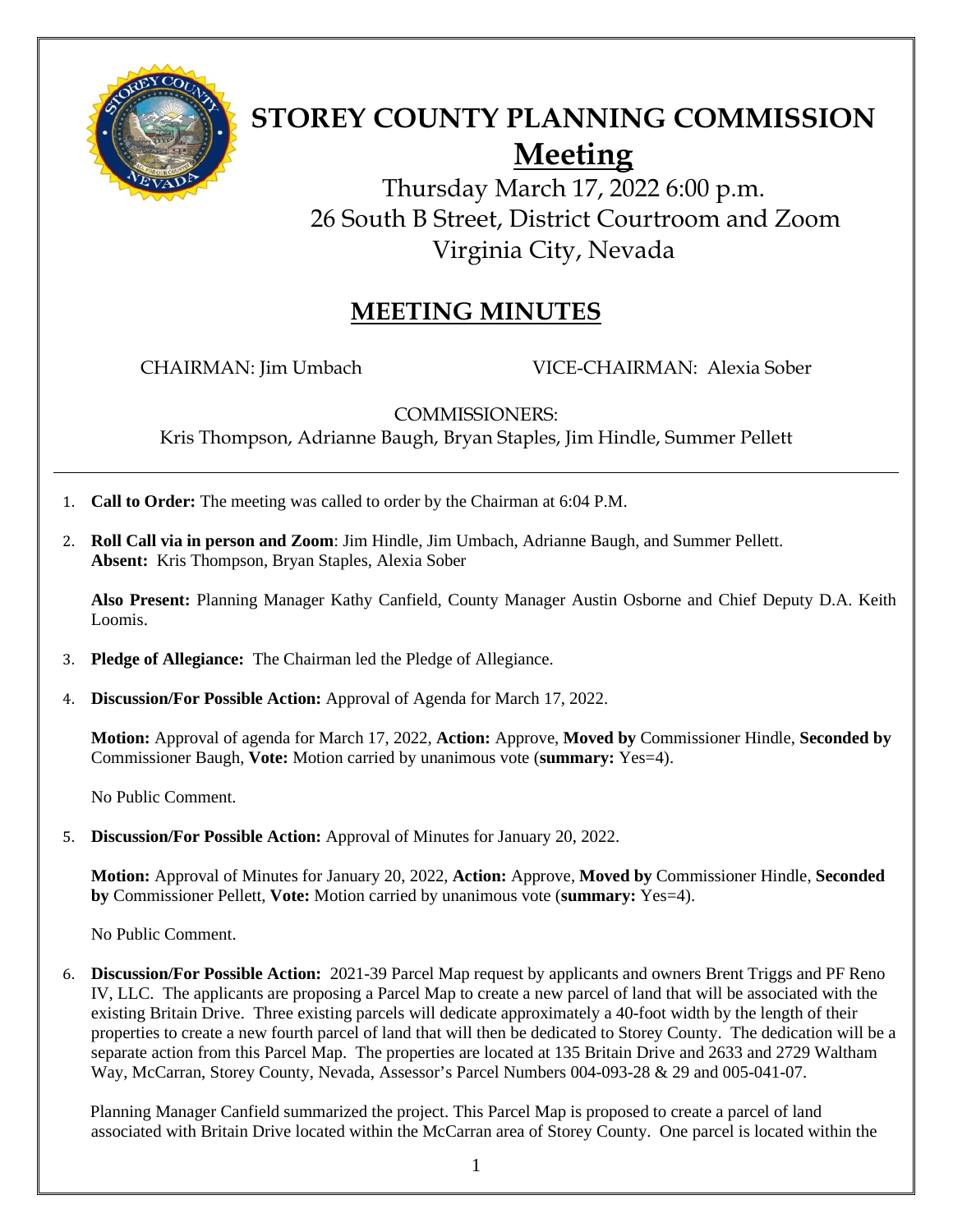Tahoe Reno Industrial Center (TRIC) and the other two properties are just outside of the boundary of TRIC. Britain Drive has been constructed across the private properties with easements in place, however at this time it is proposed to create a parcel of land that contains the roadway and dedicate the roadway to Storey County.

The majority of Britain Drive has previously been dedicated to Storey County in 2009, but this small piece connecting to Waltham Way was not part of the original dedication. This Parcel Map will allow for the completion of the roadway connection, allowing for the remainder of the roadway to be in Storey County's roadway inventory.

The proposed project will take an approximately 40 foot width from the property line bordering Britain Drive of the three parcels and create a fourth property to contain what will become the right-of-way for Britain Drive. The newly created parcel already contains the roadway for Britain Drive that has been constructed to Storey County Public Works standards. The original three parcels of land are currently vacant so there are no concerns with creating any non-conforming conditions. With the Parcel Map, all three parcels of land remain greater than three acres in size, the minimum size for the Heavy Industrial zoning district. The fourth parcel is being created for public access and per Section 17.12.064 of the Storey County Zoning Ordinance, the minimum 3 acre size requirement is not applicable.

 Nevada Revised Statutes (NRS) sections 278.461 through 278.469 defines the requirements for Parcel Maps. Storey County has adopted Chapter 16.30 of the Storey County Code to also address Parcel Maps. This proposed project has been reviewed to be consistent with both NRS and Storey County requirements. Typically, a Parcel Map process provides for a Tentative Parcel Map and a Final Parcel Map. Because of the simplicity of this application, Planning staff is requesting the Planning Commission recommend waiving the requirement for a Tentative Parcel Map. Review of this application considered the requirements for both the Tentative Map and the Final Map.

The Tahoe Reno Industrial Center (TRIC) and Storey County Development Agreement have identified a waiver to the Parcel Map requirements for parcels within the boundaries of TRIC, however, because two of the original parcels are not located within TRIC, a Parcel Map is required for this proposed action.

#### No Public Comment

 **Motion:** In accordance with the recommendation by staff, the Findings under section 3.A of the Staff Report, and in compliance with all Conditions of Approval, I Jim Hindle, hereby recommend waiving the requirement for a Tentative Map and recommend approval of a Parcel Map to create a new parcel of land that will be associated with the existing Britain Drive. Three existing parcels will dedicate approximately a 40-foot width by the length of their properties to create a new fourth parcel of land that will then be dedicated to Storey County. The dedication will be a separate action from this Parcel Map. The properties are located at 135 Britain Drive and 2633 and 2729 Waltham Way, McCarran, Storey County, Nevada, Assessor's Parcel Numbers 004-093-28 & 29 and 005-041-07, **Action:**  Approve, **Moved by** Commissioner Hindle, **Seconded by** Commissioner Pellett,

Planning Manager Canfield read the findings into the record:

- (1) This approval is for a Parcel Map to create a new parcel of land that will be associated with the existing Britain Drive. Three existing parcels will dedicate approximately a 40-foot width by the length of their properties to create a new fourth parcel of land that will then be dedicated to Storey County. The dedication will be a separate action from this Parcel Map. The properties are located at 135 Britain Drive and 2633 and 2729 Waltham Way, McCarran, Storey County, Nevada, Assessor's Parcel Numbers 004-093-28 & 29 and 005-041-07.
- (2) The Parcel Map complies with NRS 278.461 through 278.469 relating to Parcel Maps and Chapter 16.30 of the Storey County Code, including the specific criteria outlined in Section 2.D of this staff report.
- (3) The Parcel Map complies with all Federal, State, and County regulations pertaining to Parcel Maps.
- (4) The Parcel Map will not impose substantial adverse impacts or safety hazards on the abutting properties or the surrounding vicinity.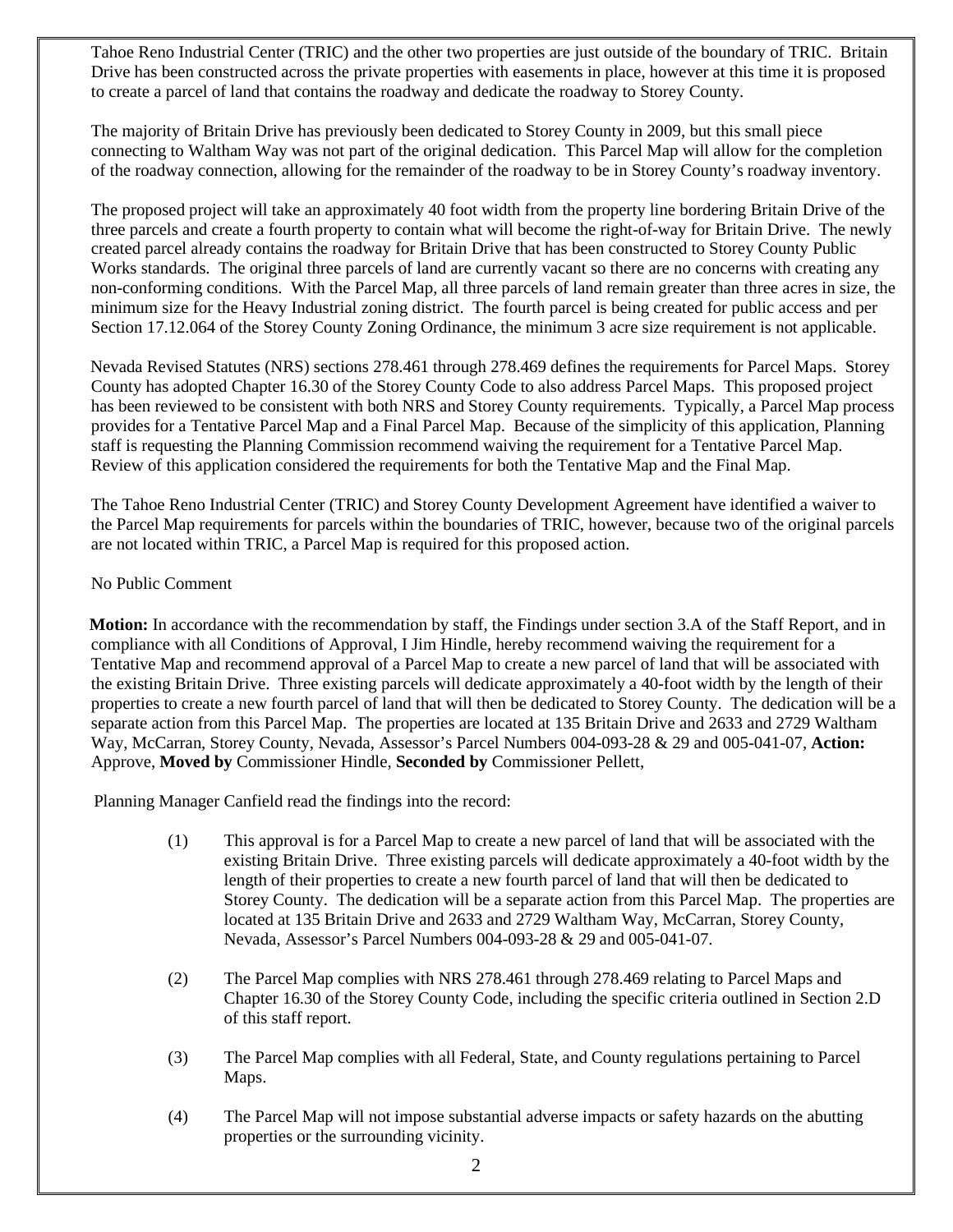- (5) The Parcel Map will not cause the public to be materially injured.
- (6) The conditions of approval for the requested Parcel Map do not conflict with the minimum requirements in Storey County Code Chapter 17.35 I2 Heavy Industrial zone, the 1999 Development Agreement for the Tahoe Reno Industrial Center or any other Federal, State, or County regulations.

No Public Comment.

 **Vote:** Motion carried by unanimous vote (**summary:** Yes=4).

7. **Discussion/For Possible Action:** Determination of next planning commission meeting.

**Motion:** Next planning commission meeting to be held on April 21, 2022 at 6:00 P.M. at the Storey County Courthouse in person and via Zoom, Virginia City, Nevada, **Action:** Approve, **Moved by** Commissioner Hindle, **Seconded by** Commissioner Baugh, **Vote:** Motion carried by unanimous vote (**summary:** Yes=4).

No Public Comment

- 8. **Discussion/For Possible Action:** Approval of claimsNone
- 9. **Correspondence (No Action)** None
- 10. **Public Comment (No Action)** None
- 11. **Staff (No Action)** County Manager Austin Osborne gave an update on the Lockwood town hall meeting. See attached summary of the Lockwood Town Hall.
- 12. **Board Comments (No Action) –**
- 13. **Adjournment (No Action)** The meeting was adjourned at 6:22 p.m.

Respectfully Submitted, By Lyndi Renaud